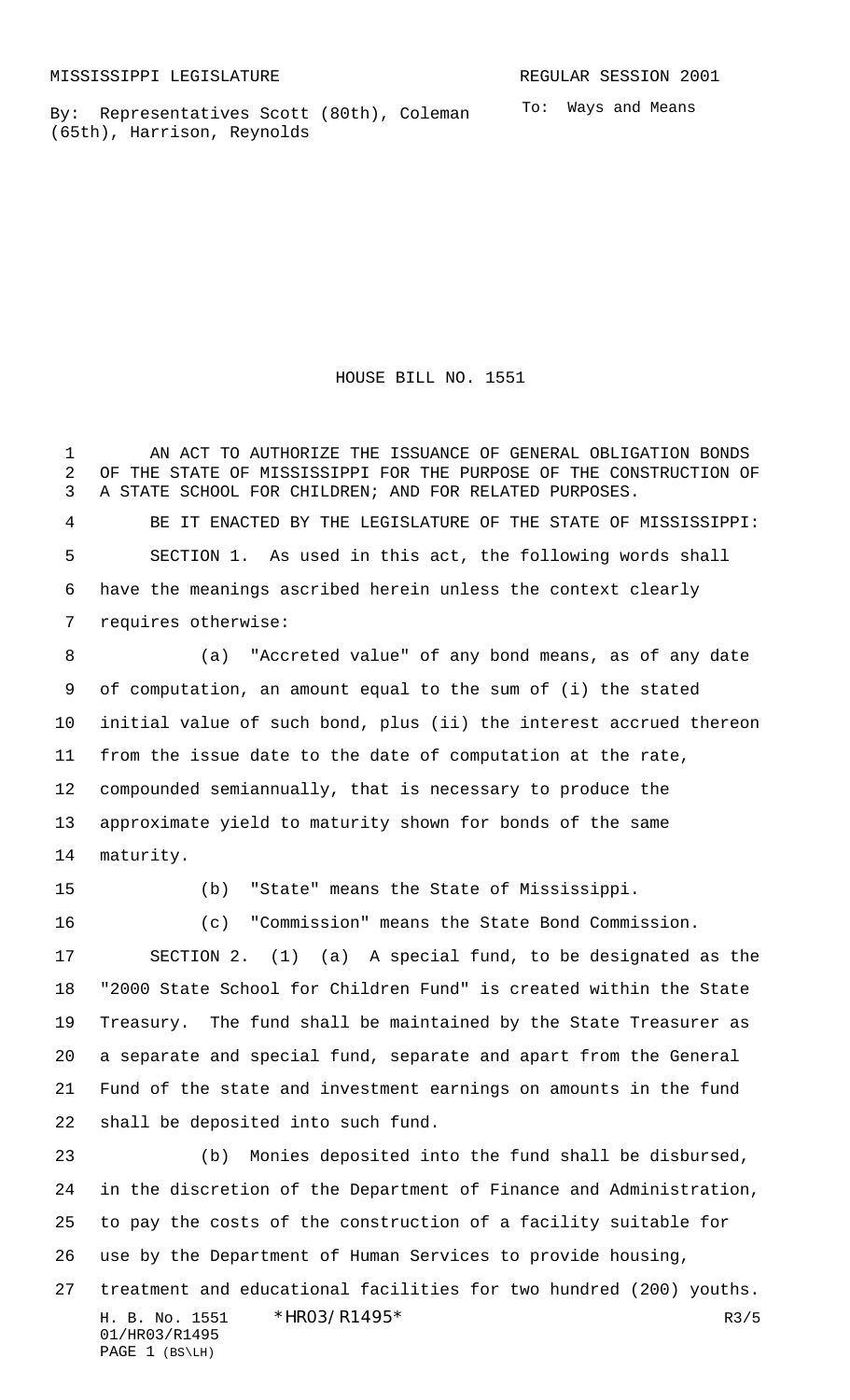(2) Amounts deposited into such special fund shall be disbursed to pay the costs of the project described in subsection (1) of this section. Promptly after the commission has certified, by resolution duly adopted, that the project described in subsection (1) of this section shall have been completed, abandoned, or cannot be completed in a timely fashion, any amounts remaining in such special fund shall be applied to pay debt service on the bonds issued under this act, in accordance with the proceedings authorizing the issuance of such bonds and as directed by the commission.

 (3) The Department of Finance and Administration, acting through the Bureau of Building, Grounds and Real Property Management, is expressly authorized and empowered to receive and expend any local or other source funds in connection with the expenditure of funds provided for in this section. The expenditure of monies deposited into the special fund shall be under the direction of the Department of Finance and Administration, and such funds shall be paid by the State Treasurer upon warrants issued by such department, which warrants shall be issued upon requisitions signed by the Executive Director of the Department of Finance and Administration or his designee.

 (4) The Department of Finance and Administration is authorized to pay for the purchase of real estate and the construction, repair, renovation, furnishing and equipping of facilities.

H. B. No. 1551 \*HR03/R1495\* 01/HR03/R1495 PAGE 2 (BS\LH) SECTION 3. (1) The Department of Finance and Administration, at one time, or from time to time, may declare by resolution the necessity for issuance of general obligation bonds of the State of Mississippi to provide funds for all costs incurred or to be incurred for the purposes described in Section 2 of this act. Upon the adoption of a resolution by the Department of Finance and Administration, declaring the necessity for the issuance of any part or all of the general obligation bonds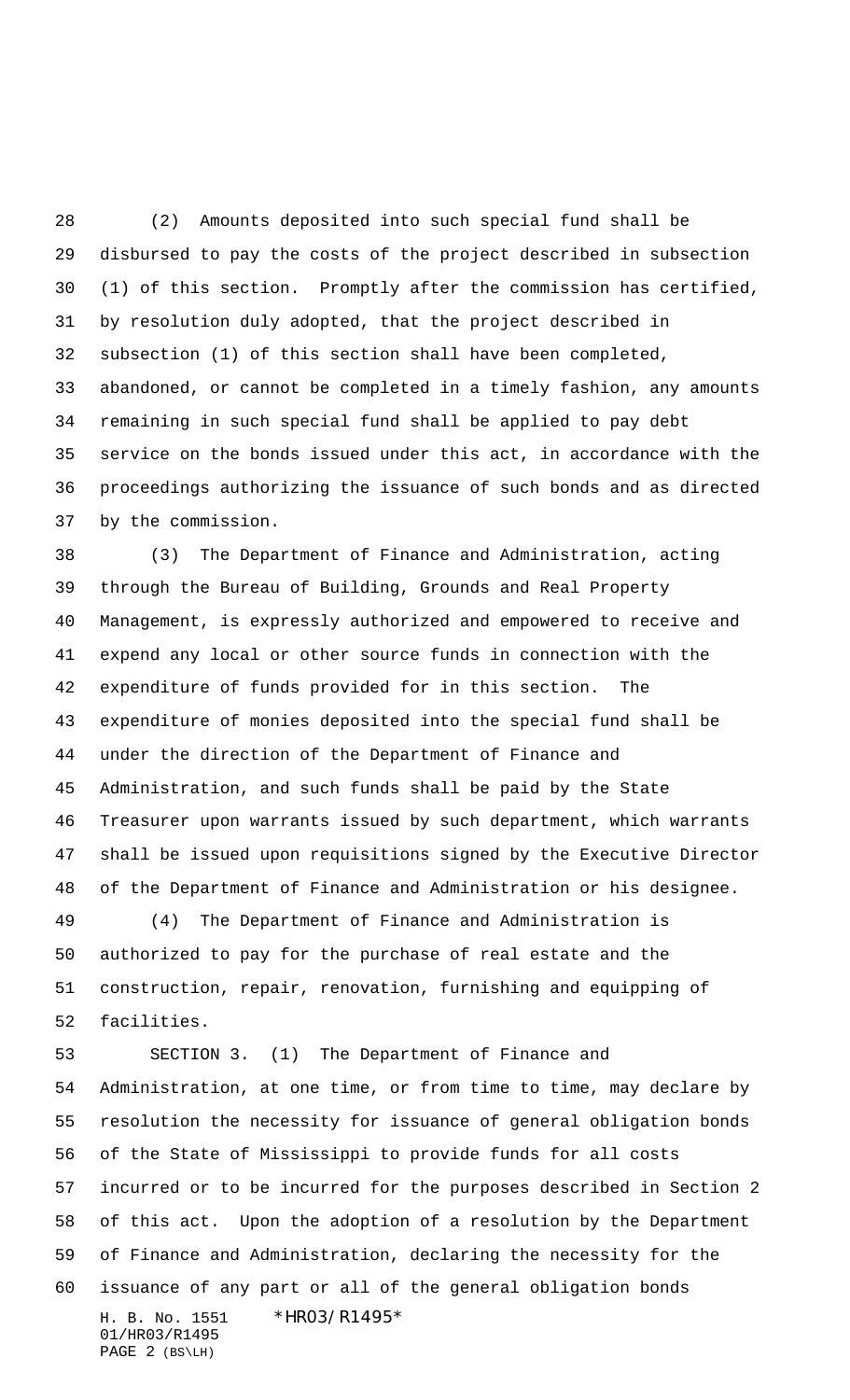authorized by this section, the Department of Finance and Administration shall deliver a certified copy of its resolution or resolutions to the commission. Upon receipt of such resolution, the commission, in its discretion, may act as the issuing agent, prescribe the form of the bonds, advertise for and accept bids, issue and sell the bonds so authorized to be sold and do any and all other things necessary and advisable in connection with the issuance and sale of such bonds. The total amount of bonds issued under this act shall not exceed Four Million Dollars (\$4,000,000.00).

 (2) Any investment earnings on amounts deposited into the special fund created in Section 2 of this act shall be used to pay debt service on bonds issued under this act, in accordance with the proceedings authorizing issuance of such bonds.

 SECTION 4. The principal of and interest on the bonds authorized under this act shall be payable in the manner provided in this section. Such bonds shall bear such date or dates, be in such denomination or denominations, bear interest at such rate or rates (not to exceed the limits set forth in Section 75-17-101, Mississippi Code of 1972), be payable at such place or places within or without the State of Mississippi, shall mature absolutely at such time or times not to exceed twenty-five (25) years from date of issue, be redeemable before maturity at such time or times and upon such terms, with or without premium, shall bear such registration privileges, and shall be substantially in such form, all as shall be determined by resolution of the commission.

H. B. No. 1551 \*HR03/R1495\* 01/HR03/R1495 PAGE 3 (BS\LH) SECTION 5. The bonds authorized by this act shall be signed by the chairman of the commission, or by his facsimile signature, and the official seal of the commission shall be affixed thereto, attested by the secretary of the commission. The interest coupons, if any, to be attached to such bonds may be executed by the facsimile signatures of such officers. Whenever any such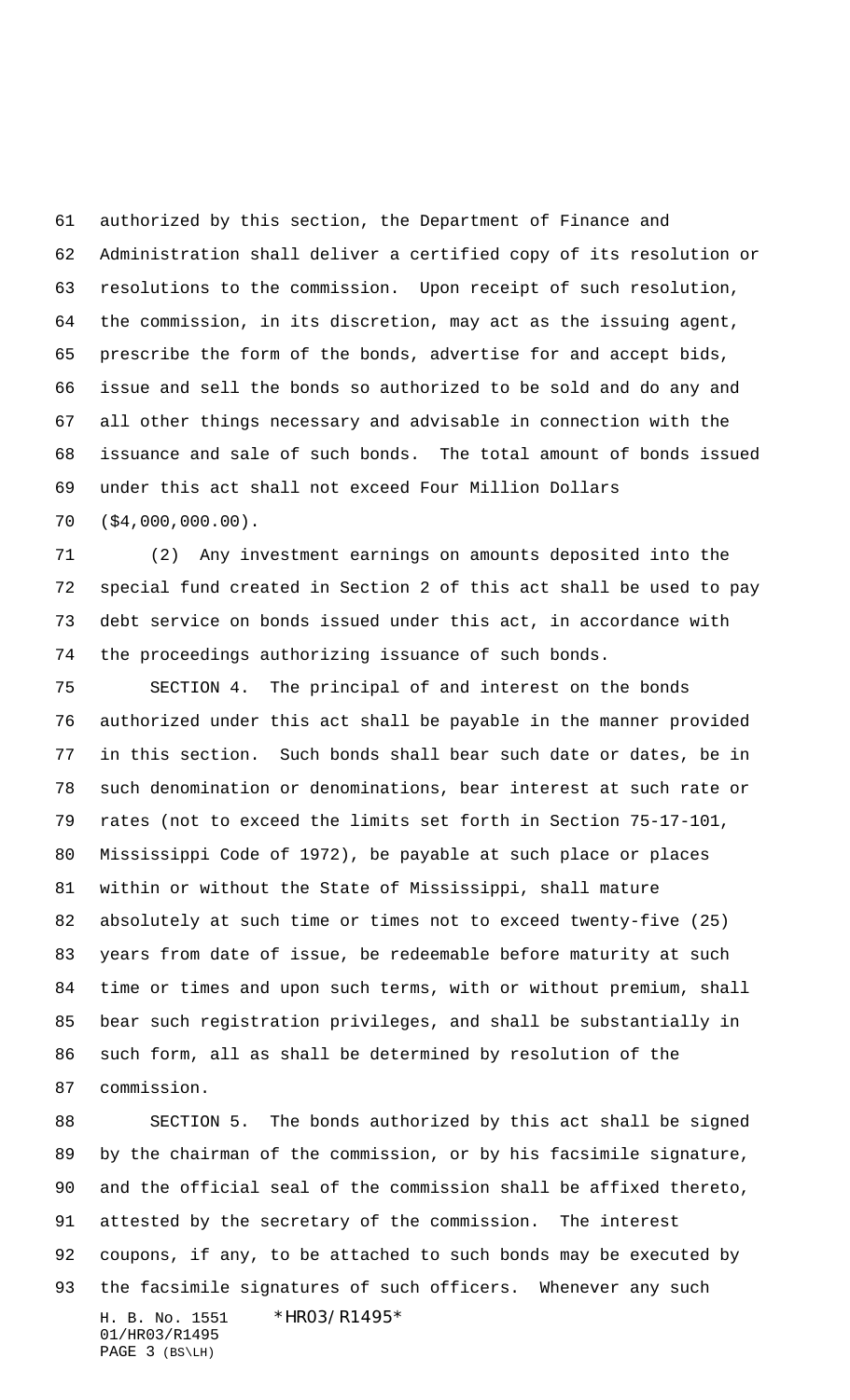bonds shall have been signed by the officials designated to sign the bonds who were in office at the time of such signing but who may have ceased to be such officers before the sale and delivery of such bonds, or who may not have been in office on the date such bonds may bear, the signatures of such officers upon such bonds and coupons shall nevertheless be valid and sufficient for all purposes and have the same effect as if the person so officially signing such bonds had remained in office until their delivery to the purchaser, or had been in office on the date such bonds may bear. However, notwithstanding anything herein to the contrary, such bonds may be issued as provided in the Registered Bond Act of the State of Mississippi.

 SECTION 6. All bonds and interest coupons issued under the provisions of this act have all the qualities and incidents of negotiable instruments under the provisions of the Mississippi Uniform Commercial Code, and in exercising the powers granted by this act, the commission shall not be required to and need not comply with the provisions of the Mississippi Uniform Commercial Code.

H. B. No. 1551 \*HR03/R1495\* SECTION 7. The commission shall act as the issuing agent for the bonds authorized under this act, prescribe the form of the bonds, advertise for and accept bids, issue and sell the bonds so authorized to be sold, pay all fees and costs incurred in such issuance and sale, and do any and all other things necessary and advisable in connection with the issuance and sale of such bonds. The commission is authorized and empowered to pay the costs that are incident to the sale, issuance and delivery of the bonds authorized under this act from the proceeds derived from the sale of such bonds. The commission shall sell such bonds on sealed bids at public sale, and for such price as it may determine to be for the best interest of the State of Mississippi, but no such sale shall be made at a price less than par plus accrued interest to the date of delivery of the bonds to the purchaser. All

01/HR03/R1495 PAGE 4 (BS\LH)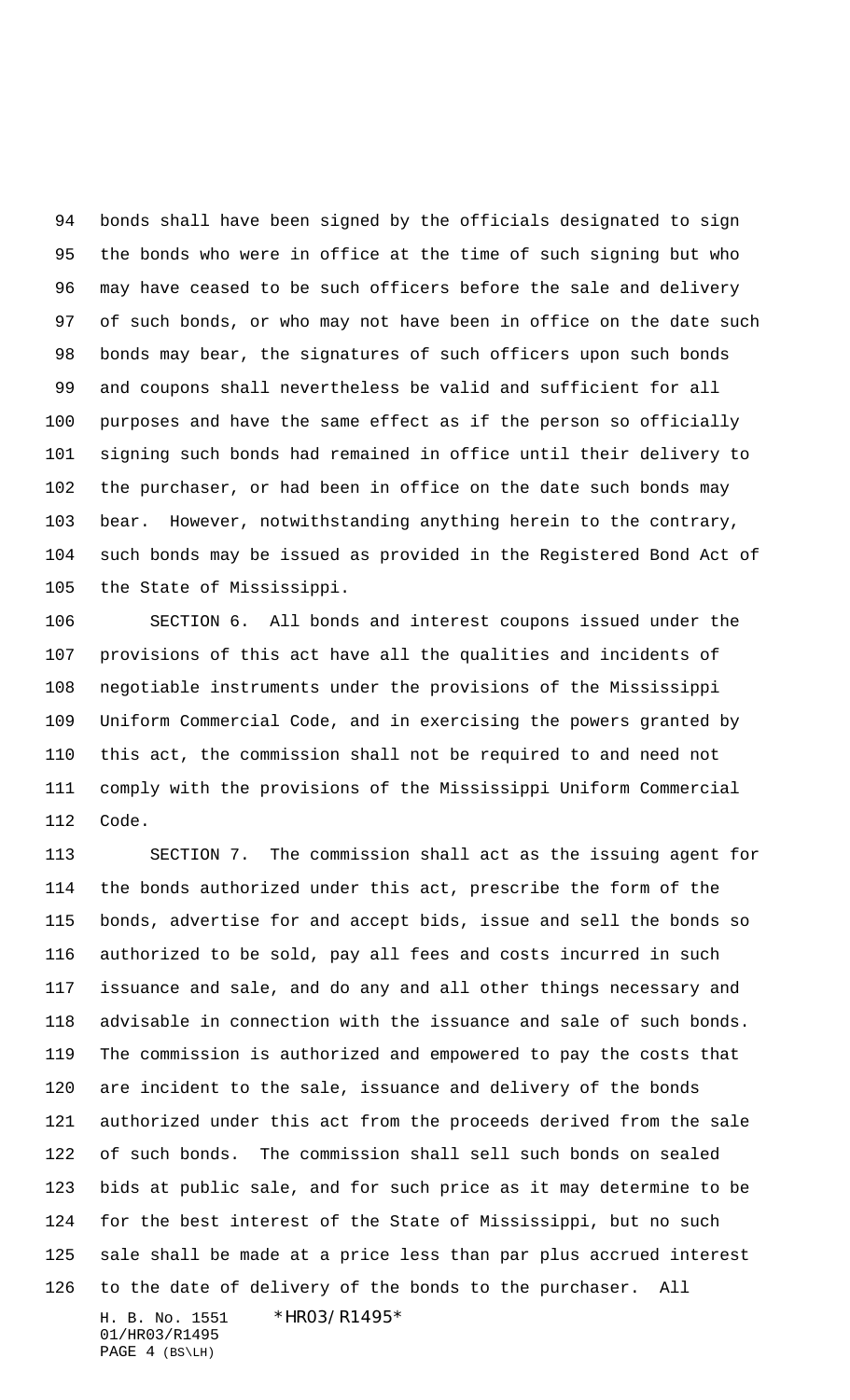interest accruing on such bonds so issued shall be payable semiannually or annually; however, the first interest payment may be for any period of not more than one (1) year.

 Notice of the sale of any such bonds shall be published at least one (1) time, not less than ten (10) days before the date of sale, and shall be so published in one or more newspapers published or having a general circulation in the City of Jackson, Mississippi, and in one or more other newspapers or financial journals with a national circulation, to be selected by the commission.

 The commission, when issuing any bonds under the authority of this act, may provide that bonds, at the option of the State of Mississippi, may be called in for payment and redemption at the call price named therein and accrued interest on such date or dates named therein.

 SECTION 8. The bonds issued under the provisions of this act are general obligations of the State of Mississippi, and for the payment thereof the full faith and credit of the State of Mississippi is irrevocably pledged. If the funds appropriated by the Legislature are insufficient to pay the principal of and the interest on such bonds as they become due, then the deficiency shall be paid by the State Treasurer from any funds in the State Treasury not otherwise appropriated. All such bonds shall contain recitals on their faces substantially covering the provisions of this section.

 SECTION 9. Upon the issuance and sale of bonds under the provisions of this act, the commission shall transfer the proceeds of any such sale or sales to the special fund created in Section 2 of this act. The proceeds of such bonds shall be disbursed solely upon the order of the Department of Finance and Administration under such restrictions, if any, as may be contained in the resolution providing for the issuance of the bonds.

H. B. No. 1551 \*HRO3/R1495\* 01/HR03/R1495 PAGE 5 (BS\LH)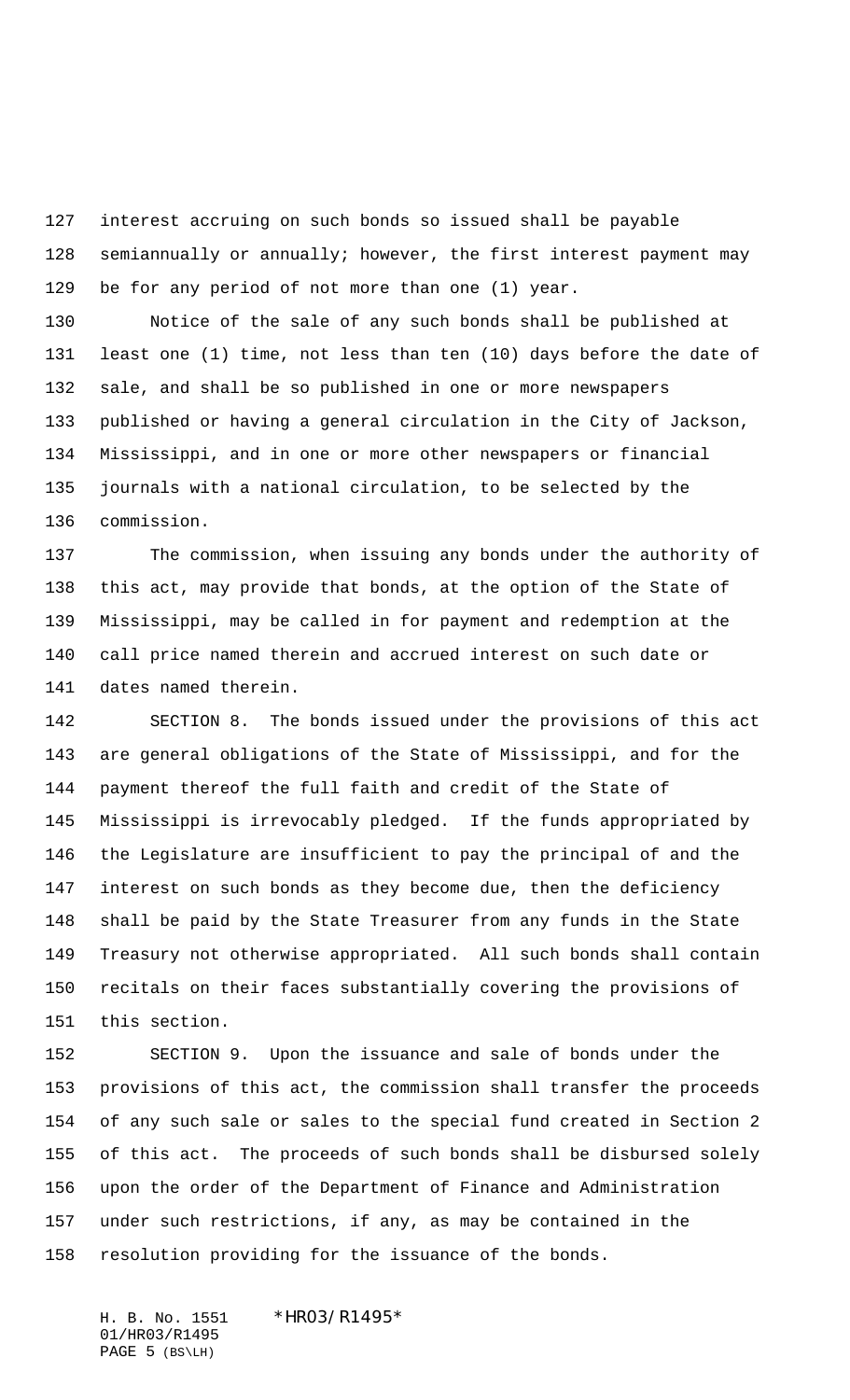SECTION 10. The bonds authorized under this act may be issued without any other proceedings or the happening of any other conditions or things other than those proceedings, conditions and things which are specified or required by this act. Any resolution providing for the issuance of bonds under the provisions of this act shall become effective immediately upon its adoption by the commission, and any such resolution may be adopted at any regular or special meeting of the commission by a majority of its members.

 SECTION 11. The bonds authorized under the authority of this act may be validated in the Chancery Court of the First Judicial District of Hinds County, Mississippi, in the manner and with the force and effect provided by Chapter 13, Title 31, Mississippi Code of 1972, for the validation of county, municipal, school district and other bonds. The notice to taxpayers required by such statutes shall be published in a newspaper published or having a general circulation in the City of Jackson, Mississippi.

 SECTION 12. Any holder of bonds issued under the provisions of this act or of any of the interest coupons pertaining thereto may, either at law or in equity, by suit, action, mandamus or other proceeding, protect and enforce any and all rights granted under this act, or under such resolution, and may enforce and compel performance of all duties required by this act to be performed, in order to provide for the payment of bonds and interest thereon.

 SECTION 13. All bonds issued under the provisions of this act shall be legal investments for trustees and other fiduciaries, and for savings banks, trust companies and insurance companies organized under the laws of the State of Mississippi, and such bonds shall be legal securities which may be deposited with and shall be received by all public officers and bodies of this state and all municipalities and political subdivisions for the purpose of securing the deposit of public funds.

H. B. No. 1551 \*HR03/R1495\* 01/HR03/R1495 PAGE 6 (BS\LH)